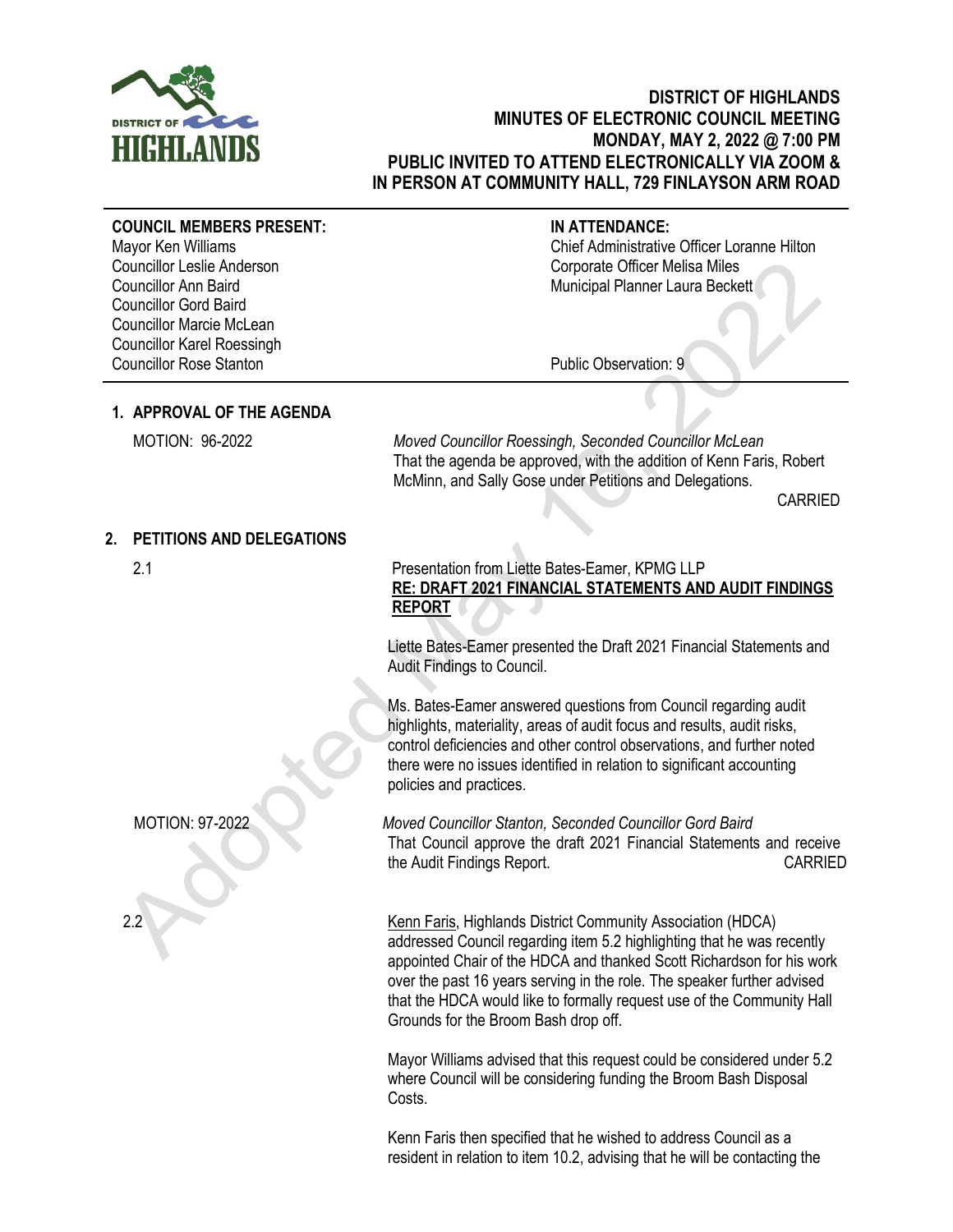|                                                  | CRD in regard to concerns with the Mount Work Park Draft Management<br>Plan, and encouraged Council to advocate for an environmental<br>assessment to be conducted and preservation of the west side of the<br>mountain.                                                                                                                                                                                                                                                                                    |
|--------------------------------------------------|-------------------------------------------------------------------------------------------------------------------------------------------------------------------------------------------------------------------------------------------------------------------------------------------------------------------------------------------------------------------------------------------------------------------------------------------------------------------------------------------------------------|
| 2.3                                              | Robert McMinn, resident addressed Council urging that they consider<br>placing significant amounts of reserves toward a heritage fund to be<br>used for varying purposes.                                                                                                                                                                                                                                                                                                                                   |
| 2.4                                              | Sally Gose, resident addressed Council regarding item 10.2,<br>commending the work the CRD has done thus far on the Mount Work<br>Park Draft Management Plan, and that the document is intended to be a<br>balance between environmental protection and recreational opportunity.<br>The speaker further expressed that the plan seems vague in that it lacks<br>projected dates and timelines and urged Council to advocate for a clear<br>and comprehensive plan that offers more clarity in this regard. |
| <b>3. ADOPTION OF MINUTES</b>                    |                                                                                                                                                                                                                                                                                                                                                                                                                                                                                                             |
| 3.1                                              | Council - April 19, 2022                                                                                                                                                                                                                                                                                                                                                                                                                                                                                    |
|                                                  | Staff advised that the April 19, 2022 Council Minutes would appear at<br>the next Regular meeting for approval, as there was an error identified.                                                                                                                                                                                                                                                                                                                                                           |
| 3.2                                              | <b>Emergency Planning Committee - April 21, 2022</b>                                                                                                                                                                                                                                                                                                                                                                                                                                                        |
| MOTION: 98-2022                                  | Moved Councillor Roessingh, Seconded Councillor Stanton<br>That the minutes of the April 21, 2022 Emergency Planning Committee<br>meeting be received.                                                                                                                                                                                                                                                                                                                                                      |
| 3.3                                              | <b>CARRIED</b><br>West Shore Parks and Recreation Society - March 10, 2022                                                                                                                                                                                                                                                                                                                                                                                                                                  |
| <b>MOTION: 99-2022</b>                           | Moved Councillor Anderson, Seconded Councillor Roessingh<br>That the minutes of the March 10, 2022 West Shore Parks and<br>Recreation Society be received.                                                                                                                                                                                                                                                                                                                                                  |
|                                                  | <b>CARRIED</b>                                                                                                                                                                                                                                                                                                                                                                                                                                                                                              |
| 4. REPORTS OF COMMITTEES &<br><b>COMMISSIONS</b> | <b>Councillor Leslie Anderson</b><br>Heritage Select Committee, South Highlands Local Area Plan Task<br>Force, West Shore Parks and Recreation Society and Western<br><b>Communities Policing Advisory Committee</b>                                                                                                                                                                                                                                                                                        |
|                                                  | <b>West Shore Parks and Recreation Society</b><br>Thanked staff and Council for their assurance in getting the word out<br>regarding the extended deadline for the call for art submissions for the<br>new JDF Childcare Centre room that bears the District's name and<br>also thanked the local artists who responded to the callout.                                                                                                                                                                     |
|                                                  | <b>Councillor Ann Baird</b><br>CRD Climate Action Committee and CRD Housing Trust Fund<br>Commission                                                                                                                                                                                                                                                                                                                                                                                                        |
|                                                  | <b>Councillor Gord Baird</b><br>CRD Regional Water Supply Commission and CRD JDF Water<br>Distribution Commission, and Sustainable Land Use Select                                                                                                                                                                                                                                                                                                                                                          |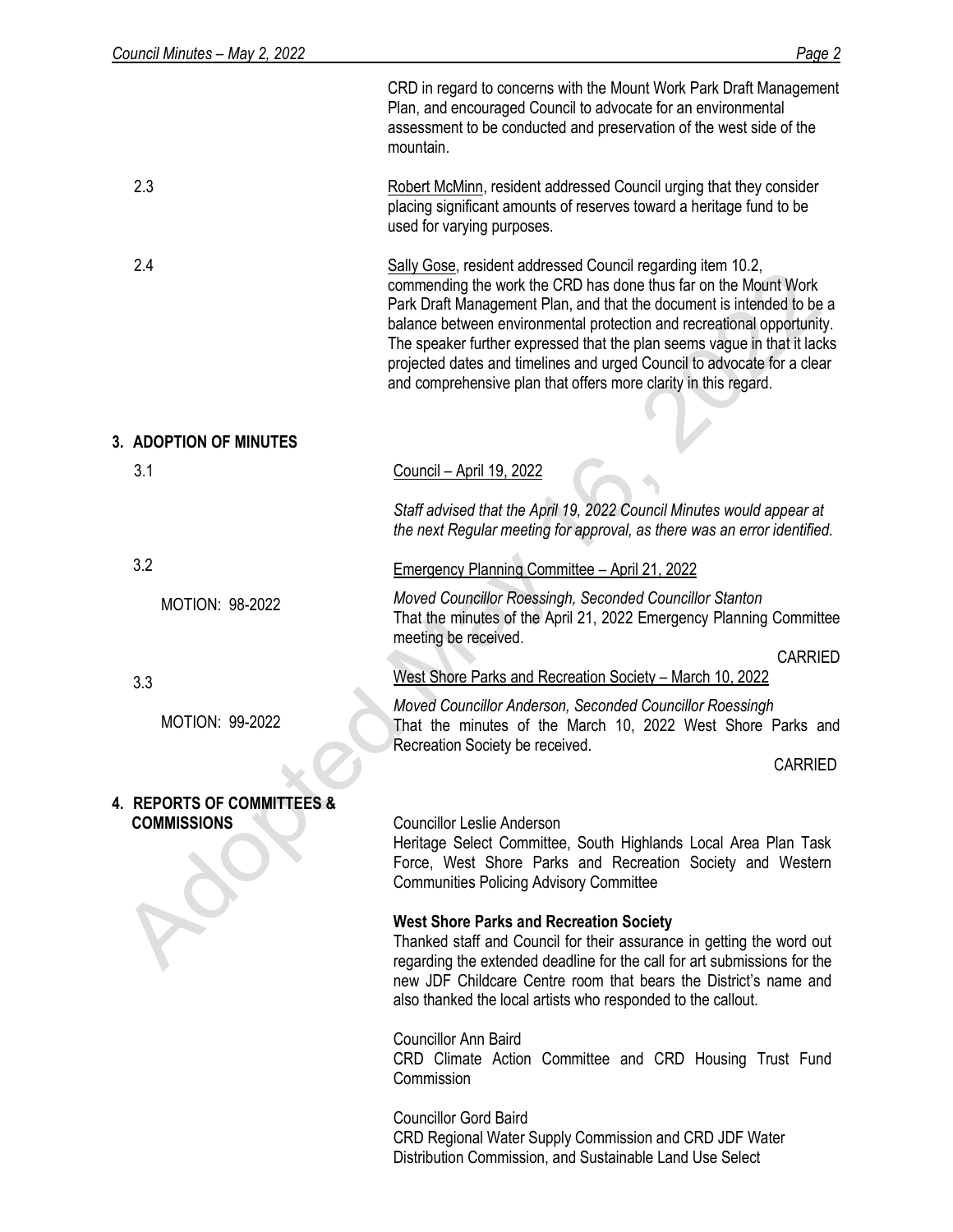### **Committee**

Councillor Marcie McLean Coexisting with Carnivores Alliance and Greater Victoria Family Court and Youth Justice Committee

Councillor Karel Roessingh Capital Region Emergency Services Telecommunications (CREST), CRD Arts and Greater Victoria Public Library Board

Councillor Rose Stanton

Emergency Planning, Social Sustainability Select Committee, and Inter-Municipal Advisory Committee on Disability Issues

## **Emergency Planning Committee**

The Emergency Planning Committee met on April 21st. The Chief provided an update on the strategic plan and the recent Fire Smart presentation.

Emergency Preparedness Week information is now available on both the Provincial and Federal Government websites and encouraged everyone visit the websites to learn more.

### **Inter-Municipal Advisory Committee on Disability Issues-**

IACDI held its AGM on April 21st. All the executive were reappointed. Discussion about accessibility in regional parks and trails took place.

Mayor Williams

### **Wed. April 13th, 2022 CRD Housing Corporation Board**

The CRHC received the Capital Region Housing Corporation Operational Update report for the first quarter 2022. 2007 units of low cost housing across 54 properties are managed by the CRHC. link: [https://crd.ca.legistar.com/LegislationDetail.aspx?ID=30910&GUID=74](https://urldefense.com/v3/__https:/crd.ca.legistar.com/LegislationDetail.aspx?ID=30910&GUID=749F02E9-E1B9-4F6E-9F13-9186A516EDC2__;!!AKbekF-RX0B9xik!IcWGO0XdbXMcf-tqTYzgyGSLpy3VcCruTM_MK9FGbRBn_HBqWHDYSee8IHP0-dRwHsVmivN2HahWjtrzHQ$) [9F02E9-E1B9-4F6E-9F13-9186A516EDC2](https://urldefense.com/v3/__https:/crd.ca.legistar.com/LegislationDetail.aspx?ID=30910&GUID=749F02E9-E1B9-4F6E-9F13-9186A516EDC2__;!!AKbekF-RX0B9xik!IcWGO0XdbXMcf-tqTYzgyGSLpy3VcCruTM_MK9FGbRBn_HBqWHDYSee8IHP0-dRwHsVmivN2HahWjtrzHQ$)

We also received the first quarter Capital Region Capital Plan Status Report.

[https://crd.ca.legistar.com/LegislationDetail.aspx?ID=30911&GUID=4](https://urldefense.com/v3/__https:/crd.ca.legistar.com/LegislationDetail.aspx?ID=30911&GUID=4DDD6691-C225-4B95-8864-B966C53F4B3F__;!!AKbekF-RX0B9xik!IcWGO0XdbXMcf-tqTYzgyGSLpy3VcCruTM_MK9FGbRBn_HBqWHDYSee8IHP0-dRwHsVmivN2HahJ3YxZ2Q$) [DDD6691-C225-4B95-8864-B966C53F4B3F](https://urldefense.com/v3/__https:/crd.ca.legistar.com/LegislationDetail.aspx?ID=30911&GUID=4DDD6691-C225-4B95-8864-B966C53F4B3F__;!!AKbekF-RX0B9xik!IcWGO0XdbXMcf-tqTYzgyGSLpy3VcCruTM_MK9FGbRBn_HBqWHDYSee8IHP0-dRwHsVmivN2HahJ3YxZ2Q$)

# **Wed. April 13th, 2022 CRD Board Meeting**

Items that may be of interest to council in the consent agenda:

6.1 Rainfall Intensity Duration and Frequency Curves [https://crd.ca.legistar.com/LegislationDetail.aspx?ID=30874&GUID=77](https://urldefense.com/v3/__https:/crd.ca.legistar.com/LegislationDetail.aspx?ID=30874&GUID=77F41FF5-C757-4510-A475-0BA19CEA7CF6__;!!AKbekF-RX0B9xik!IcWGO0XdbXMcf-tqTYzgyGSLpy3VcCruTM_MK9FGbRBn_HBqWHDYSee8IHP0-dRwHsVmivN2HaixvYSWpA$) [F41FF5-C757-4510-A475-0BA19CEA7CF6](https://urldefense.com/v3/__https:/crd.ca.legistar.com/LegislationDetail.aspx?ID=30874&GUID=77F41FF5-C757-4510-A475-0BA19CEA7CF6__;!!AKbekF-RX0B9xik!IcWGO0XdbXMcf-tqTYzgyGSLpy3VcCruTM_MK9FGbRBn_HBqWHDYSee8IHP0-dRwHsVmivN2HaixvYSWpA$)

6.2 Biosolids Management and Planning Update [https://crd.ca.legistar.com/LegislationDetail.aspx?ID=30875&GUID=E](https://urldefense.com/v3/__https:/crd.ca.legistar.com/LegislationDetail.aspx?ID=30875&GUID=EE0399C9-B7B4-4FBD-9AE4-886C2B183E82__;!!AKbekF-RX0B9xik!IcWGO0XdbXMcf-tqTYzgyGSLpy3VcCruTM_MK9FGbRBn_HBqWHDYSee8IHP0-dRwHsVmivN2Hajc9vvc_w$) [E0399C9-B7B4-4FBD-9AE4-886C2B183E82](https://urldefense.com/v3/__https:/crd.ca.legistar.com/LegislationDetail.aspx?ID=30875&GUID=EE0399C9-B7B4-4FBD-9AE4-886C2B183E82__;!!AKbekF-RX0B9xik!IcWGO0XdbXMcf-tqTYzgyGSLpy3VcCruTM_MK9FGbRBn_HBqWHDYSee8IHP0-dRwHsVmivN2Hajc9vvc_w$)

The CRD Board received CAO Quarterly Progress Report No.1 2022 [https://crd.ca.legistar.com/LegislationDetail.aspx?ID=30984&GUID=07](https://urldefense.com/v3/__https:/crd.ca.legistar.com/LegislationDetail.aspx?ID=30984&GUID=07B73CB5-A303-40AC-B701-9DC6B679226F__;!!AKbekF-RX0B9xik!IcWGO0XdbXMcf-tqTYzgyGSLpy3VcCruTM_MK9FGbRBn_HBqWHDYSee8IHP0-dRwHsVmivN2Haidluv7wg$) [B73CB5-A303-40AC-B701-9DC6B679226F](https://urldefense.com/v3/__https:/crd.ca.legistar.com/LegislationDetail.aspx?ID=30984&GUID=07B73CB5-A303-40AC-B701-9DC6B679226F__;!!AKbekF-RX0B9xik!IcWGO0XdbXMcf-tqTYzgyGSLpy3VcCruTM_MK9FGbRBn_HBqWHDYSee8IHP0-dRwHsVmivN2Haidluv7wg$)

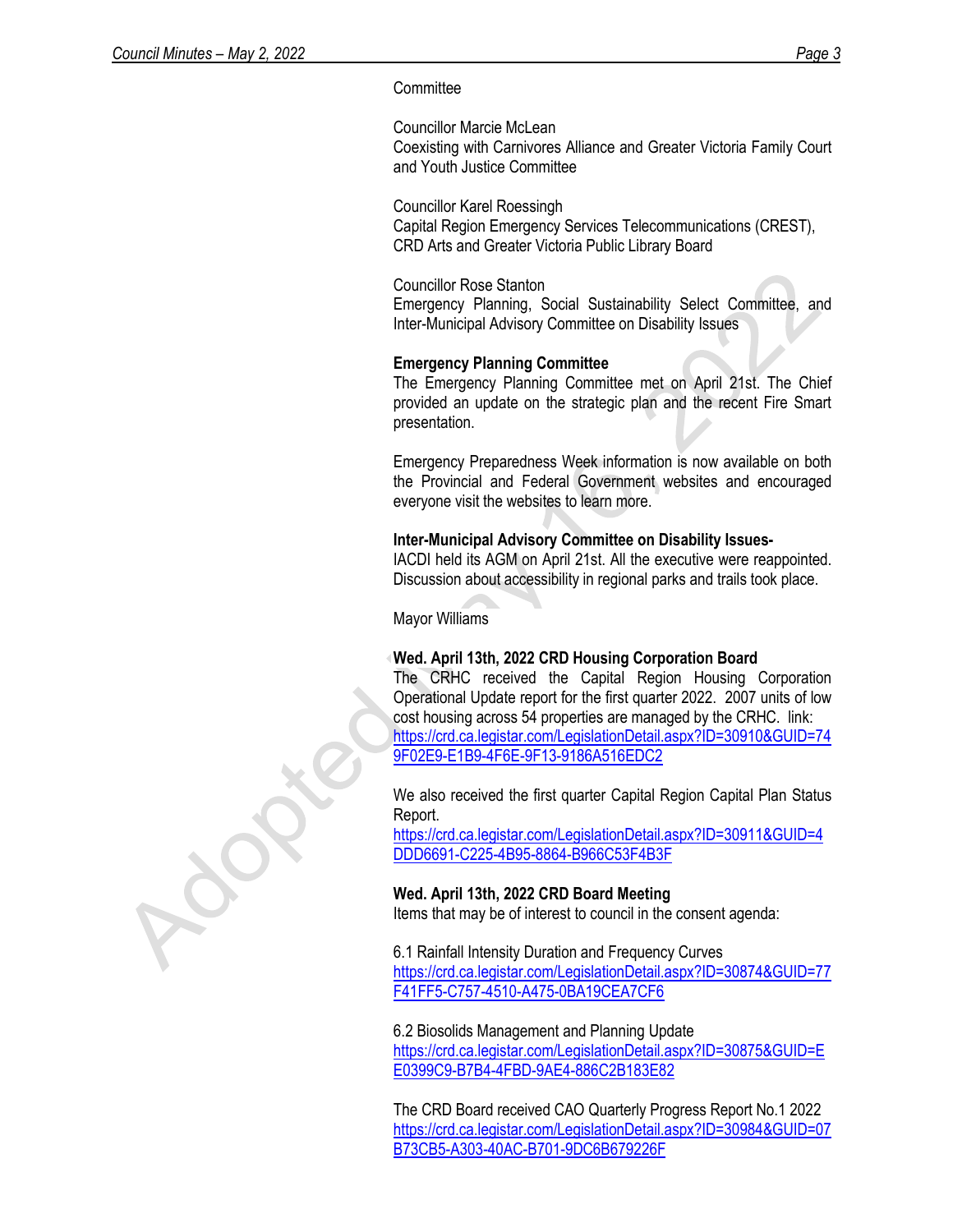In response to the humanitarian crisis that has been caused by the ongoing war in Ukraine, the CRD passed the following resolution:

*That the CRD make a one-time grant-in-aid to the Ukrainian Canadian Cultural Society of Vancouver Island in the amount of \$15,000.00 and, that staff investigate how the CRD can support the Ukrainian Canadian Cultural Society of Vancouver Island without providing direct financial support.*

The CRD Board moved that the Mount Work Draft Management Plan be made available for public review and comment and that staff include the addition of bike storage facilities at Killarney Lake and that staff include the addition of new drinking water fountain stations where domestic water is available.

Public engagement on this draft management plan has commenced and comments can be made online at:

**<https://getinvolved.crd.bc.ca/mount-work>**

Please complete the comment form by May 16th, 2022

Upcoming on May 11th, is an open house event at Saanich Commonwealth Place, Douglas Fir Room 4:30-7:30pm

According to the engagement flowchart, the draft management plan will be referred to First Nations, key government agencies and key stakeholders to seek their review and comments.

After the input is analyzed, the final plan is slated to emerge during the 3rd or 4th quarter 2022. Endorsement is expected in the first quarter 2023.

[https://crd.ca.legistar.com/LegislationDetail.aspx?ID=30849&GUID=D](https://urldefense.com/v3/__https:/crd.ca.legistar.com/LegislationDetail.aspx?ID=30849&GUID=DD4D9B61-20F5-46C3-BDB0-1A1F461B4AF1__;!!AKbekF-RX0B9xik!IcWGO0XdbXMcf-tqTYzgyGSLpy3VcCruTM_MK9FGbRBn_HBqWHDYSee8IHP0-dRwHsVmivN2HagzevyUzw$) [D4D9B61-20F5-46C3-BDB0-1A1F461B4AF1](https://urldefense.com/v3/__https:/crd.ca.legistar.com/LegislationDetail.aspx?ID=30849&GUID=DD4D9B61-20F5-46C3-BDB0-1A1F461B4AF1__;!!AKbekF-RX0B9xik!IcWGO0XdbXMcf-tqTYzgyGSLpy3VcCruTM_MK9FGbRBn_HBqWHDYSee8IHP0-dRwHsVmivN2HagzevyUzw$)

## **Wed. April 20th, CRD Environmental Services Committee**

The ESC received the CRD Climate Action 2021 Annual Report [https://crd.ca.legistar.com/LegislationDetail.aspx?ID=31041&GUID=B](https://urldefense.com/v3/__https:/crd.ca.legistar.com/LegislationDetail.aspx?ID=31041&GUID=B24BF2B7-EE82-43CC-A8DB-F917547BEE11__;!!AKbekF-RX0B9xik!IcWGO0XdbXMcf-tqTYzgyGSLpy3VcCruTM_MK9FGbRBn_HBqWHDYSee8IHP0-dRwHsVmivN2HagiHTV9Wg$) [24BF2B7-EE82-43CC-A8DB-F917547BEE11](https://urldefense.com/v3/__https:/crd.ca.legistar.com/LegislationDetail.aspx?ID=31041&GUID=B24BF2B7-EE82-43CC-A8DB-F917547BEE11__;!!AKbekF-RX0B9xik!IcWGO0XdbXMcf-tqTYzgyGSLpy3VcCruTM_MK9FGbRBn_HBqWHDYSee8IHP0-dRwHsVmivN2HagiHTV9Wg$)

The tertiary wastewater treatment plant at McLoughlin Point in Esquimalt along with pandemic

conditions and population growth were cited as reasons for an increase in CRD corporate GHG emissions.

Annual CRD Corporate GHG emissions

3,834 t CO2e (19% increase compared to 2020) [https://crd.ca.legistar.com/LegislationDetail.aspx?ID=31041&GUID=B](https://urldefense.com/v3/__https:/crd.ca.legistar.com/LegislationDetail.aspx?ID=31041&GUID=B24BF2B7-EE82-43CC-A8DB-F917547BEE11__;!!AKbekF-RX0B9xik!IcWGO0XdbXMcf-tqTYzgyGSLpy3VcCruTM_MK9FGbRBn_HBqWHDYSee8IHP0-dRwHsVmivN2HagiHTV9Wg$)

[24BF2B7-EE82-43CC-A8DB-F917547BEE11](https://urldefense.com/v3/__https:/crd.ca.legistar.com/LegislationDetail.aspx?ID=31041&GUID=B24BF2B7-EE82-43CC-A8DB-F917547BEE11__;!!AKbekF-RX0B9xik!IcWGO0XdbXMcf-tqTYzgyGSLpy3VcCruTM_MK9FGbRBn_HBqWHDYSee8IHP0-dRwHsVmivN2HagiHTV9Wg$)

The ESC also received the Solid Waste 2021 Annual Report and recommended to the CRD Board that the Solid Waste Advisory Committee review the 2021 Plan Monitoring Update.

#### **Wed. April 27th, First Nations Relations Committee**

The First Nations Relations Committee recommended to the CRD Board that our CRD procurement policy be amended to give First Nations a bigger profile and increased opportunities when goods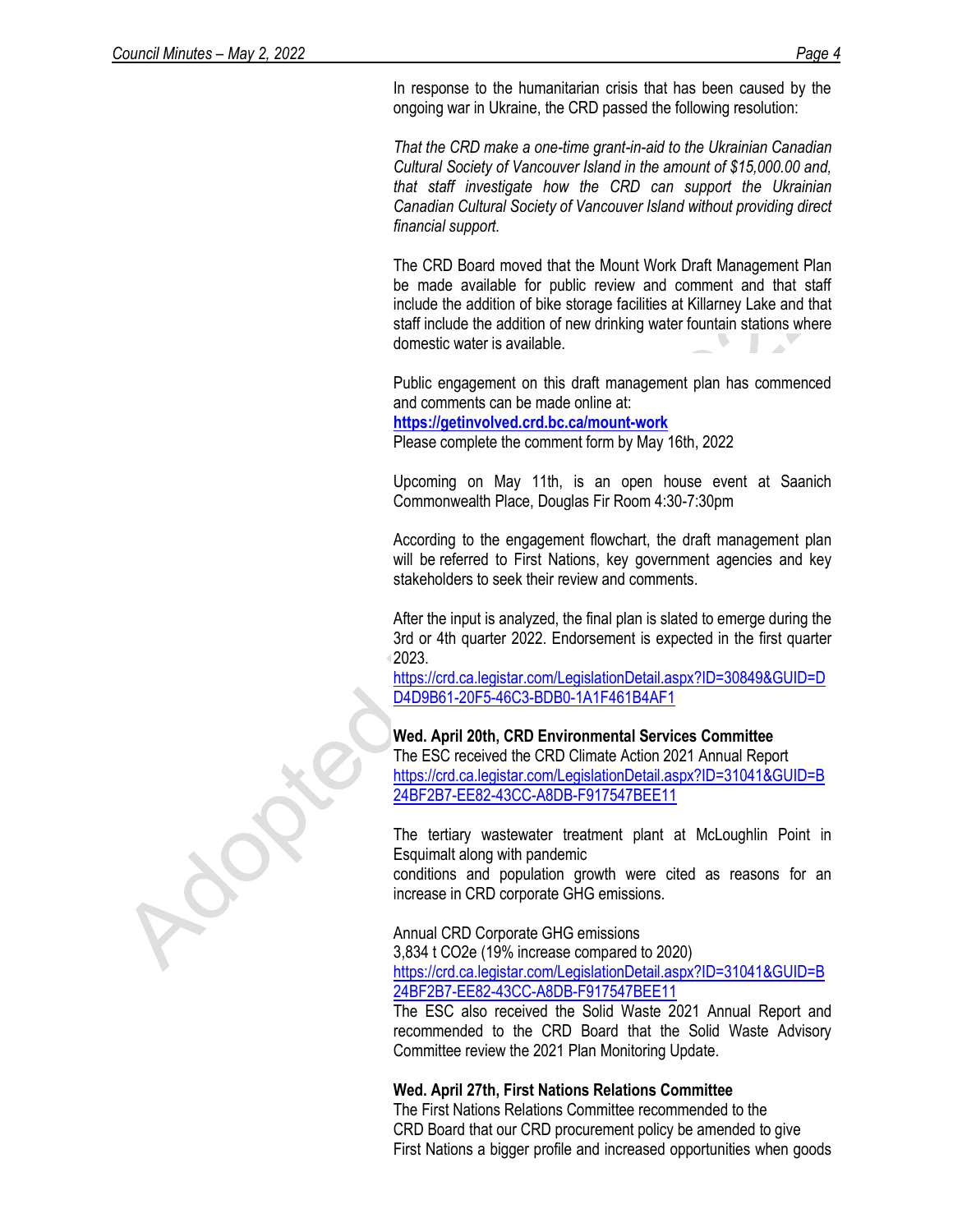|                                                        | and services are needed.<br>https://crd.ca.legistar.com/LegislationDetail.aspx?ID=31074&GUID=D<br>265BB22-BD17-4E77-A9B0-EFEEDA985A4C                                                                                                                                                                                                                                                                                                                                                                                                                                                                                    |
|--------------------------------------------------------|--------------------------------------------------------------------------------------------------------------------------------------------------------------------------------------------------------------------------------------------------------------------------------------------------------------------------------------------------------------------------------------------------------------------------------------------------------------------------------------------------------------------------------------------------------------------------------------------------------------------------|
| 5. RATIFICATION OF COMMITTEE<br><b>RECOMMENDATIONS</b> |                                                                                                                                                                                                                                                                                                                                                                                                                                                                                                                                                                                                                          |
| 5.1                                                    | Special Committee of the Whole - April 19, 2022<br>RE: SECONDARY SUITES AND ACCESSORY DWELLING UNITS -<br><b>STAFF SUGGESTION (6410.02)</b>                                                                                                                                                                                                                                                                                                                                                                                                                                                                              |
| MOTION: 100-2022                                       | Moved Councillor Stanton, Seconded Councillor Gord Baird<br>That the document entitled, "April 19, 2022 Suggestions," be used as a<br>basis to draft bylaw amendments and any companion policy(ies) for<br>Council consideration.<br><b>CARRIED</b><br>With Councillor McLean voting opposed                                                                                                                                                                                                                                                                                                                             |
| MOTION: 101-2022                                       | Moved Councillor Roessingh, Seconded Councillor Stanton<br>That staff report back on feasible options for building proof of water into<br>the secondary suites policy.<br><b>CARRIED</b>                                                                                                                                                                                                                                                                                                                                                                                                                                 |
| MOTION: 102-2022                                       | Moved Councillor McLean, Seconded Councillor Gord Baird<br>That Council direct staff to apply the District's Public Participation and<br>Community Engagement Policy and appropriately advertise and hold an<br>open house for Highlands residents and property owners at the<br>Community Hall in the near future on the matter of the potential<br>legalization of secondary suites and accessory dwelling units and<br>provide sufficient information on the issue including a concise clear<br>survey in order for Council to more thoroughly receive local input and<br>responses on the matter.<br><b>DEFEATED</b> |
|                                                        | With Councillors' Anderson, Ann Baird, Gord Baird, Roessingh, Stanton<br>and Mayor Williams voting opposed                                                                                                                                                                                                                                                                                                                                                                                                                                                                                                               |
| 5.2                                                    | Committee of the Whole - April 11, 2022<br>RE: HDCA - BROOM BASH DISPOSAL COSTS (0230.25 / 5280.13))                                                                                                                                                                                                                                                                                                                                                                                                                                                                                                                     |
| MOTION: 103-2022                                       | Moved Councillor Gord Baird, Seconded Councillor Stanton<br>That the Highlands District Community Association's Community Broom<br>Bash disposal costs be funded from the Invasive Species budget for<br>2022.<br><b>CARRIED</b>                                                                                                                                                                                                                                                                                                                                                                                         |
| MOTION: 104-2022                                       | Moved Councillor Gord Baird, Seconded Councillor Roessingh<br>That use of the Community Hall grounds for the Highlands District<br>Community Association's broom removal program for 2022 be approved<br>subject to staff satisfaction of the implementation requirements.                                                                                                                                                                                                                                                                                                                                               |
| 6. INTRODUCTION OF LATE ITEMS                          | <b>CARRIED</b>                                                                                                                                                                                                                                                                                                                                                                                                                                                                                                                                                                                                           |
| 7. UNFINISHED BUSINESS                                 |                                                                                                                                                                                                                                                                                                                                                                                                                                                                                                                                                                                                                          |
| 7.1                                                    | Report, Corporate Officer, April 25, 2022 (0530.01)<br>RE: HYBRID COUNCIL & COMMITTEE MEETINGS                                                                                                                                                                                                                                                                                                                                                                                                                                                                                                                           |
| MOTION: 105-2022                                       | Moved Councillor Roessingh, Seconded Councillor Stanton                                                                                                                                                                                                                                                                                                                                                                                                                                                                                                                                                                  |

*Moved Councillor Roessingh, Seconded Councillor Stanton* That Council resume in-person meetings, subject to any new Provincial Health Orders or guidelines that may impact in-person meetings.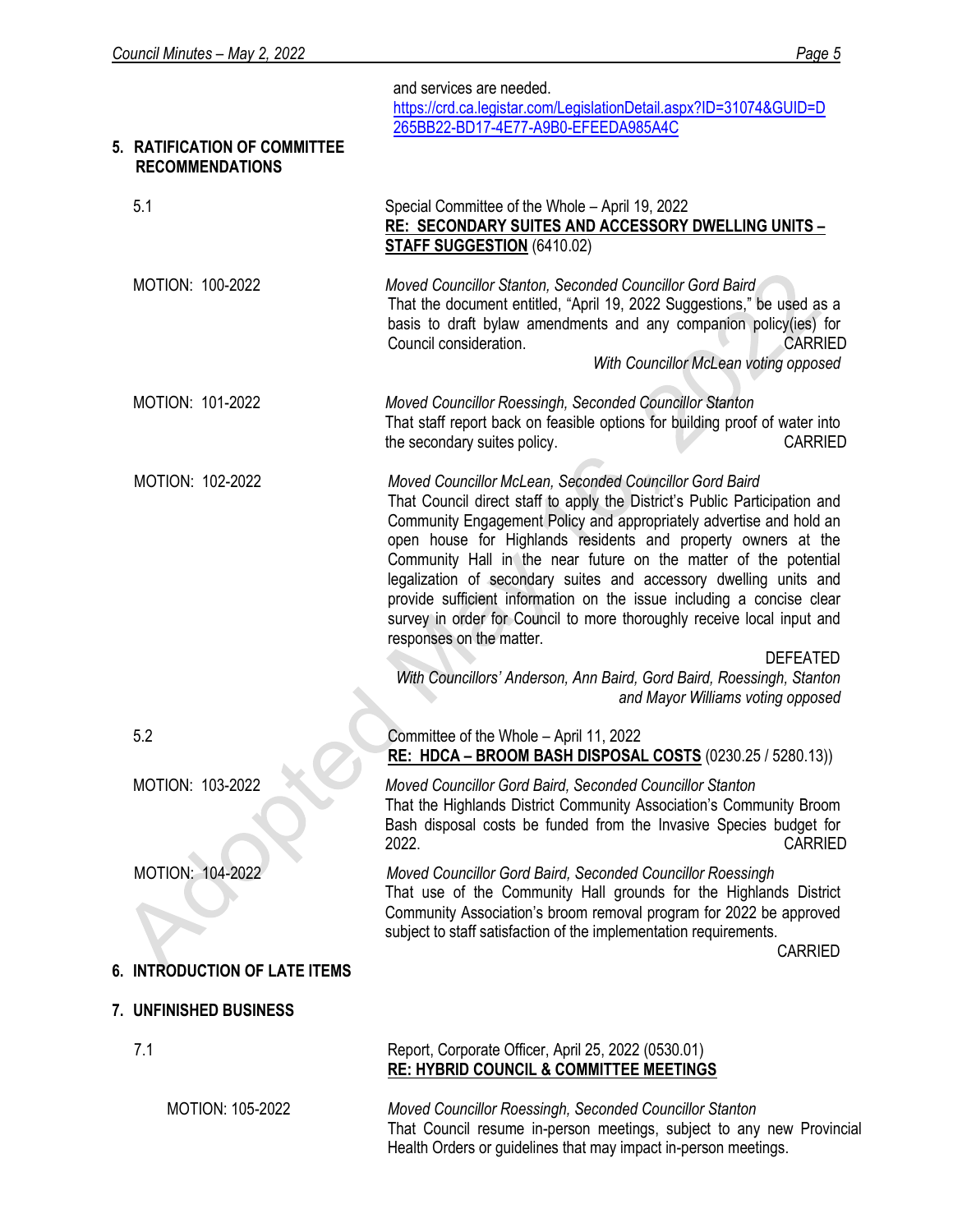CARRIED *With Councillors' Ann Baird and Gord Baird voting opposed*

# **8. CORRESPONDENCE** 8.1 Victoria Family Court & Youth Justice Committee (4800.20) **RE: 2021 ANNUAL REPORT** 8.2 MOTION: 106-2022 Correspondence, Capital Regional District, April 27, 2022 (0400.05) **RE: SUPPORT FOR UKRAINIAN REFUGEES ON VANCOUVER ISLAND** *Moved Councillor McLean, Seconded Councillor Gord Baird* That Correspondence items 8.1 and 8.2 be received. **CARRIED 9. BYLAWS** 9.1 MOTION: 107-2022 MOTION: 108-2022 MOTION: 109-2022 MOTION: 110-2022 MOTION: 111-2022 MOTION: 112-2022 **10. NEW BUSINESS** 10.1 Report, Corporate Officer, April 21, 2022 (3900.436 / 3900.437) **RE: FIVE YEAR FINANCIAL PLAN BYLAW NO. 436, 2022; TAX RATES BYLAW NO. 437, 2022** *Moved Councillor Roessingh, Seconded Councillor Anderson* That "Five Year Financial Plan Bylaw No. 436, 2022" be read a first time. CARRIED *With Councillors' Ann Baird and McLean voting opposed Moved Councillor Roessingh, Seconded Councillor Stanton* That "Five Year Financial Plan Bylaw No. 436, 2022" be read a second time. CARRIED *With Councillors' Ann Baird and McLean voting opposed Moved Councillor Roessingh, Seconded Councillor Anderson* That "Five Year Financial Plan Bylaw No. 436, 2022" be read a third time. CARRIED *With Councillors' Ann Baird and McLean voting opposed Moved Councillor Gord Baird, Seconded Councillor Roessingh* That "Tax Rates Bylaw No. 437, 2022" be read a first time. CARRIED *Moved Councillor Gord Baird, Seconded Councillor Roessingh* That "Tax Rates Bylaw No. 437, 2022" be read a second time. CARRIED *Moved Councillor Roessingh, Seconded Councillor Anderson* That "Tax Rates Bylaw No. 437, 2022" be read a third time. CARRIED Report, Municipal Planner, April 27, 2022 (DVP-03-21) **RE: DEVELOPMENT PERMIT WITH VARIANCE – DVP-03-21 – 1720 MARY PLACE**

*Moved Councillor McLean, Seconded Councillor Gord Baird* That Council defer issuing notification for the consideration of application DVP-03-21 until Council and staff have had an opportunity to do a site visit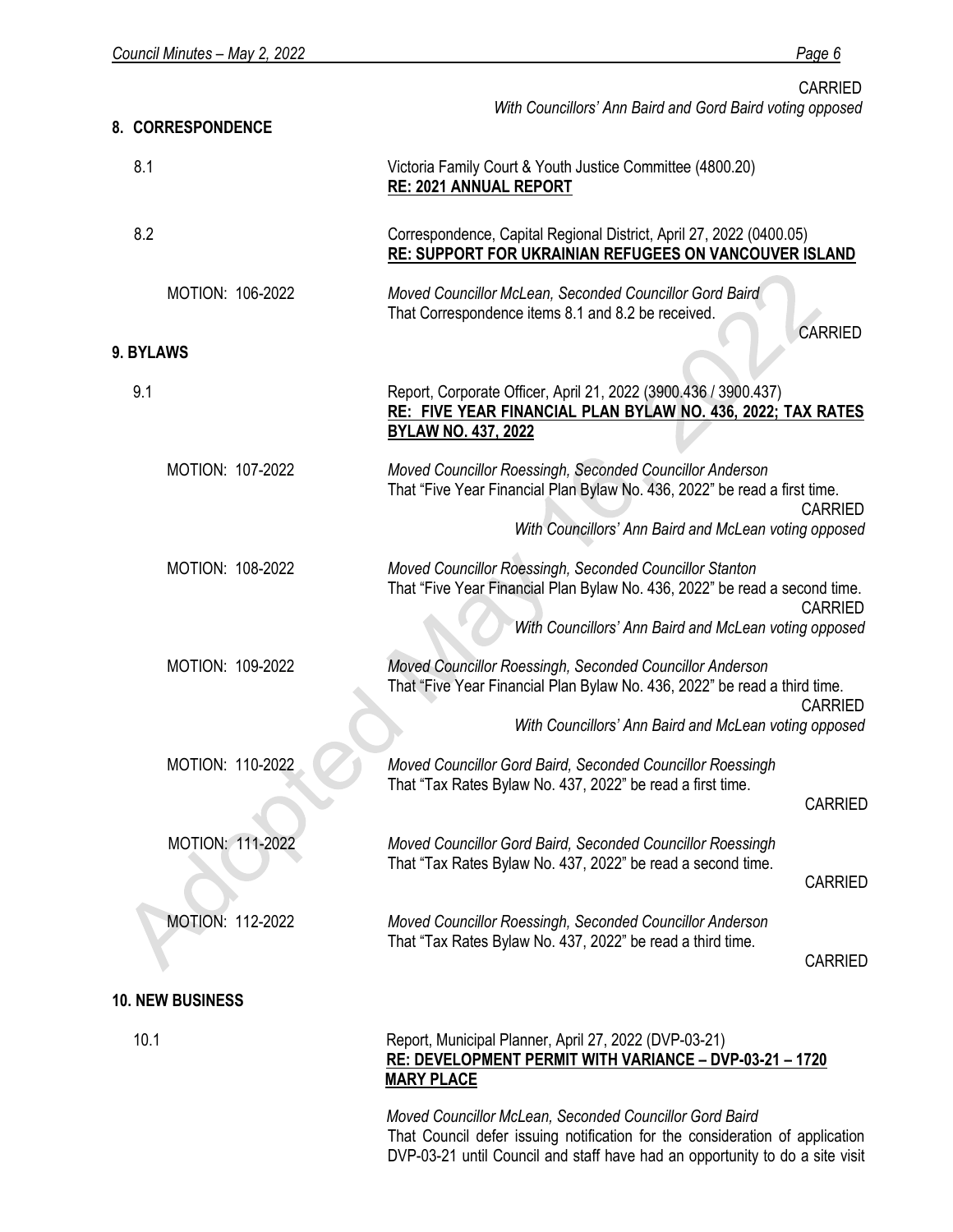of the proposed DP with Variance area.

MOTION: 113-2022 *Moved Councillor Roessingh, Seconded Councillor Anderson* That the motion be amended by removing the reference to deferring issuance of notification and rather that the issuance of notification be added, and that a site visit be coordinated for Council and staff of the proposed DP with Variance area.

CARRIED

*With Councillor McLean voting opposed*

*Voting resumed on the main motion as amended*

MOTION: 114-2022 *Moved Councillor McLean, Seconded Councillor Gord Baird* That Council direct staff to issue notification for the consideration of application DVP-03-21 at a future Council Meeting; and That a site visit of the proposed DP with Variance area be coordinated for Council and staff.

CARRIED

*With Councillor McLean voting opposed*

10.2

#### Report, Municipal Planner, April 28, 2022 (5810.01) **RE: MOUNT WORK PARK DRAFT MANAGEMENT PLAN**

There was discussion among Council regarding the Mount Work Park Draft Management Plan. The following points were highlighted:

- Need for environmental assessment and inventory
- Preference would be that there are no mountain bike trails in the environmental zone
- Enforcement concerns

Meeting

- Increasing use of the trails leading to misuse and degradation of environmentally sensitive areas
- Would like to see a full plan for the decommissioning and restoration of unused trails in the conservation zone

# *Moved Councillor Roessingh, Seconded Councillor McLean*

That item 10.2 *Mount Work Park Draft Management Plan* be referred to the May 9, 2022 Committee of the Whole meeting, and that CRD staff be invited to attend.

#### CARRIED

*Moved Councillor McLean, Seconded Councillor Gord Baird* That Highlands Council direct staff to request that CRD staff host an open

house in Highlands regarding the Mount Work Park Draft Management Plan, and further ask that the deadline for the public response survey be extended to June 15, 2022.

CARRIED

10.3

MOTION: 117-2022

MOTION: 115-2022

MOTION: 116-2022

*Moved Councillor Roessingh, Seconded Councillor Anderson* That consideration for a non-statutory climate reserve fund from annual surplus as available with a target of \$100K over 10 years be included in

Notice of Motion, Councillor Roessingh, April 19, 2022 Regular Council

**RE: NON-STATUTORY CLIMATE RESERVE FUND**